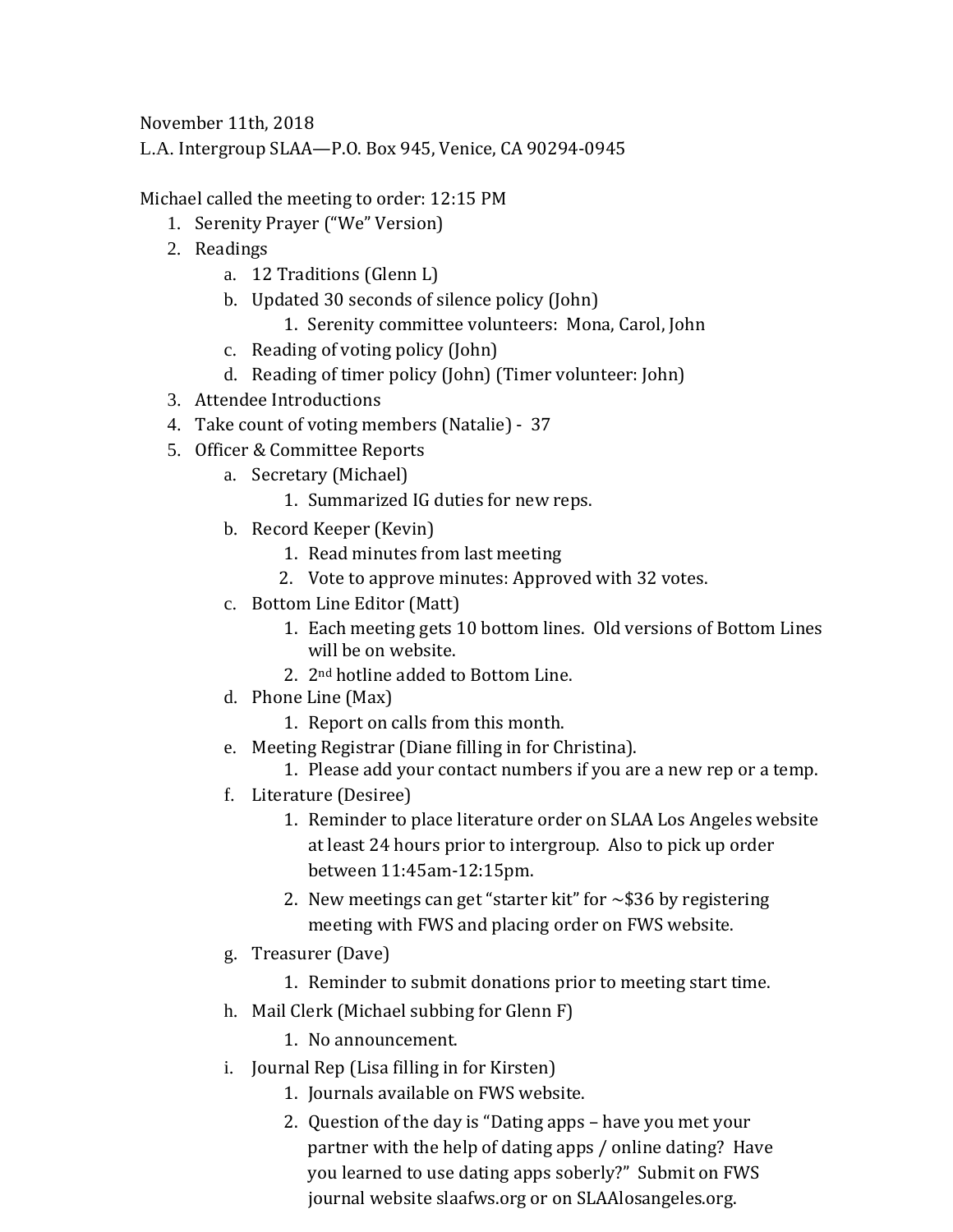Deadline is 11/15/18

- 3. Always seeking writings from members to publish in journal (500-2500 words) – any topic and can be submitted anytime.
- 4. Newsletter available from the Journal now open to all members.
- j. Workshops & Retreats (Glenn L)
	- 1. Retreat is still on (not affected by fires).
	- 2. Currently full but has a small waiting list.
	- 3. Northern California is having an end of year retreat; information is on website.
	- 4. Dates are getting set up for next years workshops, first will be in March.
- k. Webmaster for SLAA Los Angeles IG Website (Diane)
	- 1. If meeting is closed or if location/time changes, please notify webmaster.
	- 2. If your group wants the directory to list the meeting as "closed", please notify the webmaster.
	- 3. FWS Committees are great way to be of service under "Service" there is a drop-down menu for "Committees" for all FWS committees.
	- 4. 10,000+ page views, 3000+ unique users.
	- 5. Literature order form on website will be updated with new materials available.
- l. Jails and Treatment Centers Committee (Mark)
	- 1. J&T meeting takes place right after IG. Applications available.
- m. Social Committee (David)
	- 1. No Announcement.
- n. Conference Literature Committee Conduit (Dave G)
	- 1. Working through an issue of literature copyright issue.
	- 2. Work occurring on 12&12 book chapters will be submitted at next ABM
	- 3. Stories project occurring.
	- 4. Seeking feedback on draft literature. Available to attend monthly call. 6pm on  $2^{nd}$ ,  $3^{rd}$ , and  $4^{th}$  Mondays of the month, 6pm PDT. Call in info can be found on website (to be posted on SLAA website). 641 715 3836, key: 138103
- o. Diversity Committee (Christina)
	- 1. No Announcement
- p. Sponsorship Committee Conduit (Gene)
	- 1. No announcement
- q. Speaker Seeker List Keeper (Chris)